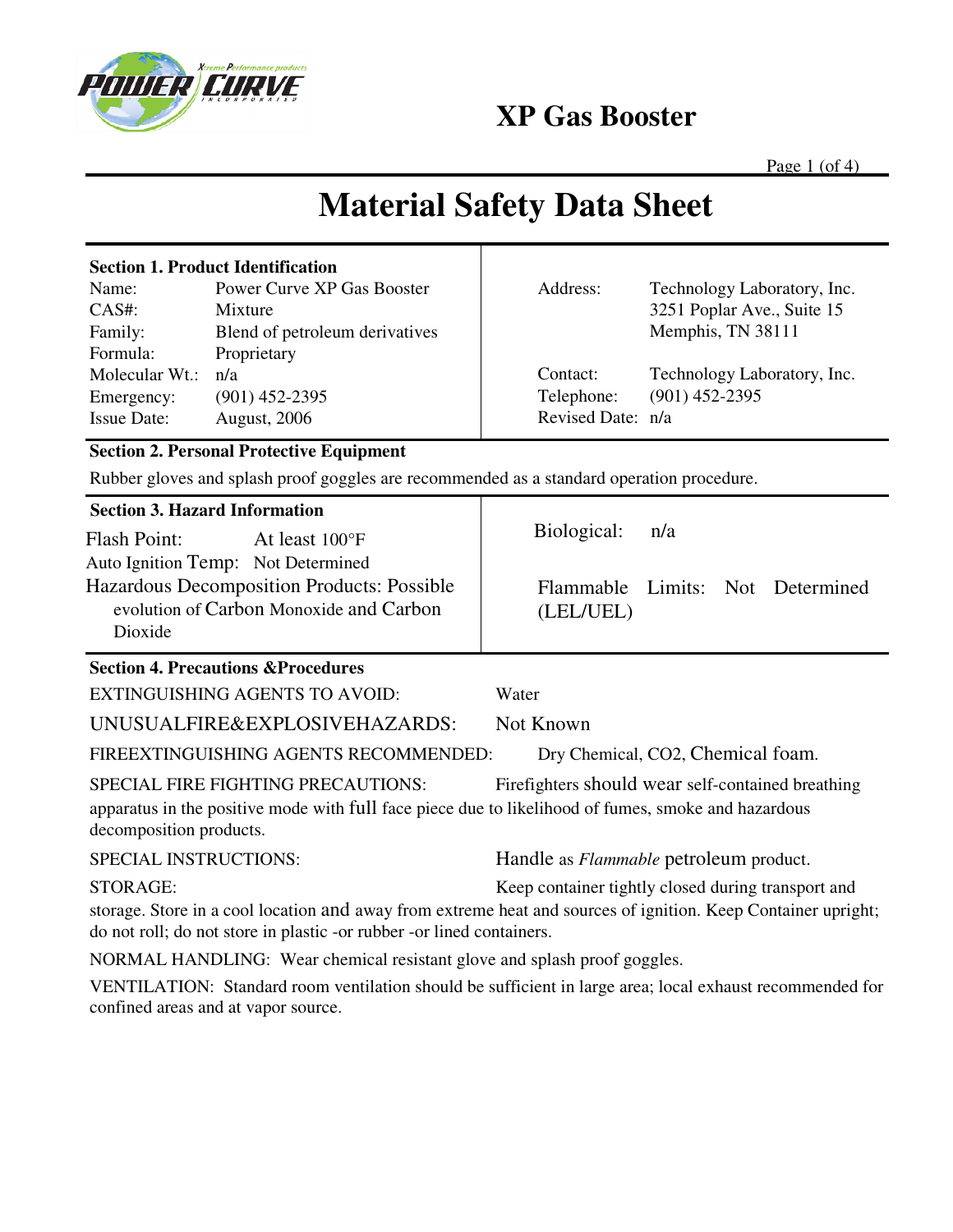

# **XP Gas Booster**

Page 2 (of 4)

# **Material Safety Data Sheet**

### *Continued -* **Section 4. Precautions & Procedures**

SPILL OR LEAK: Ventilate area. Remove sources of ignition.

Contain spill with dikes or absorbents to prevent migration and entry into sewers or streams. Take up small spills with dry chemical absorbent. Large spills may be taken up with explosion proof pump or vacuum and finished off with dry chemical absorbent. May require extraction of contaminated soil.

| <b>Section 5. Physical Characteristics</b><br><b>BOLING POINT: unknown</b> |                                                        | pH:                                     | n/a            |  |
|----------------------------------------------------------------------------|--------------------------------------------------------|-----------------------------------------|----------------|--|
| VAPOR DENSITY: (Air=1). Not determined                                     |                                                        | VAPOR PRESSURE:                         | Not determined |  |
| EVAPORATION RATE: unknown                                                  |                                                        | <b>SOLUBILITY IN WATER: Not Soluble</b> |                |  |
| Butyl Acetate=1)<br>APPEARANCE / ODOR: Amber / Hydrocarbon                 |                                                        | SPECIFIC GRAVITY (H2O=1); <1            |                |  |
| <b>Section 6. Reactivity Data</b>                                          |                                                        |                                         |                |  |
| STABILITY:                                                                 | <b>Stable</b>                                          |                                         |                |  |
| <b>MATERIALS TO AVOID:</b>                                                 | Contact with strong oxidizers                          |                                         |                |  |
| CONDITIONS TO AVOID:                                                       | Contact with heat, flame and other sources of ignition |                                         |                |  |
| <b>HAZARDOUS POLYMERIZATION: Will not occur</b>                            |                                                        |                                         |                |  |
|                                                                            |                                                        |                                         |                |  |

## **Section 7. First Aid Measures**

EYE CONTACT: May cause local eye irritation: Flush with water for at least 15 minutes.

SKIN CONTACT: May cause irritation and drying OT' skin Wash with soap and water and remove contaminated clothing.

MEDICAL CONDITIONS: Generally aggravated by exposure Prolonged or repeated contact with skin may cause skin irritation and dermatitis.

INHALATION: Vapors may cause headaches, nausea and dizziness. Get fresh air; if not breathing, give artificial respiration.

INGESTION: May cause nausea, drowsiness, loss of coordination and fatigue. **DO** *NOT induce* **vomiting.** Get medical attention immediately.

MEDICAL: Conditions generally aggravated by exposure Prolonged or repeated contact with skin may cause irritation and dermatitis.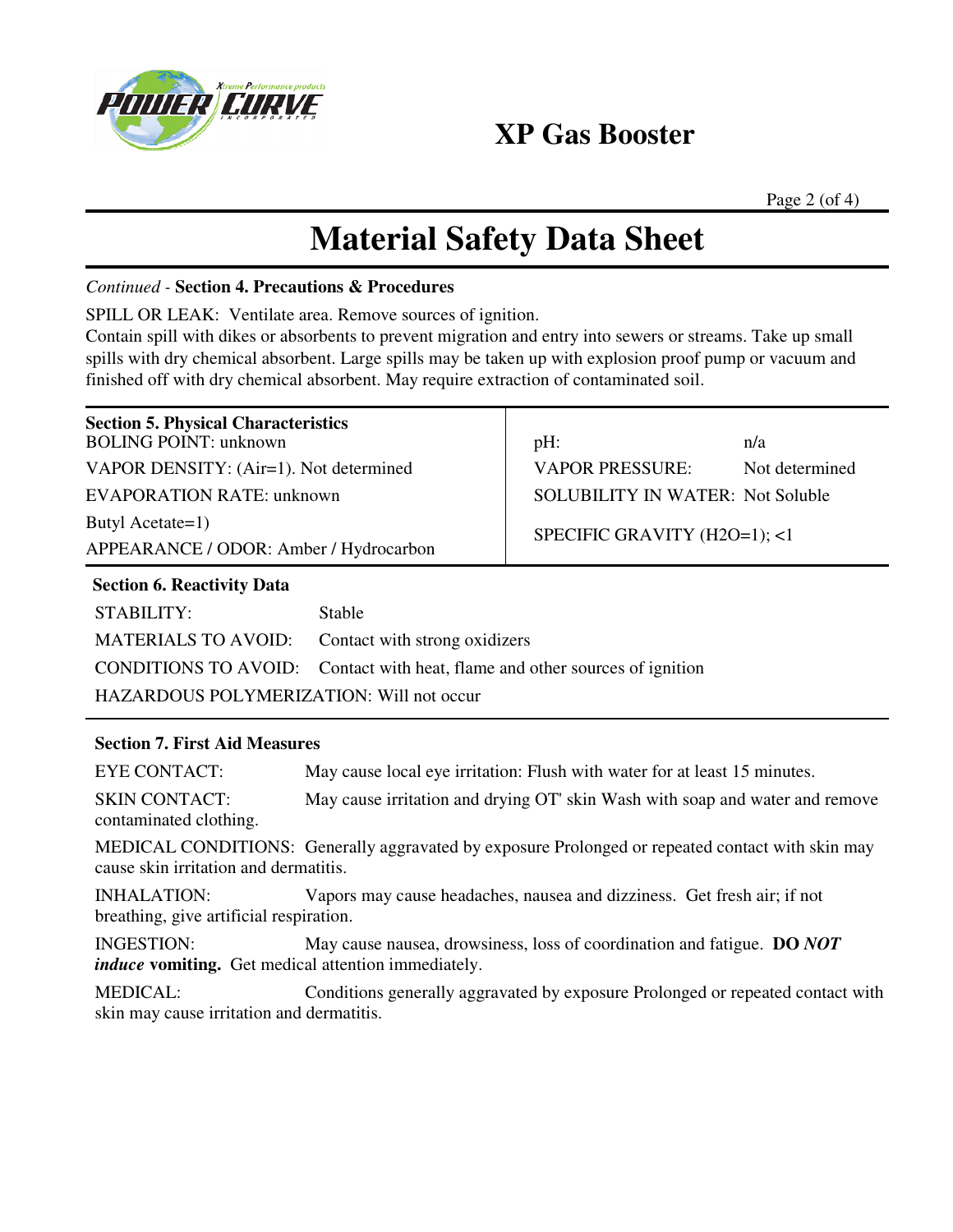

# **XP Gas Booster**

Page 3 (of 4)

# **Material Safety Data Sheet**

#### **Section 8. Environmental Concerns**

DEGRADABILITY/AQUATIC TOXICITY: Not Known

RCRA STATUS OF UNUSED MATERIAL: Dispose in permitted hazardous waste site.

EPA HAZARDOUS SUBSTANCE: Yes -Reportable Quantity = 100Ibs.for Ignitable substance.

WASTE DISPOSAL METHODS: Incinerate as waste oil at a registered site; disposer must comply with Federal, State and Local disposal or discharge statute.

SMALL SPILLS: Use an absorbent material, collect and place in marked containers for disposal. SPILL OR LEAK: Ventilate area. Remove sources of ignition. Contain spill with dikes or absorbents to prevent migration and entry into sewers or streams. Take up small spills with dry chemical absorbent. Large spills may be taken up with an explosion proof pump or vacuum and finished off with dry chemical absorbent. May require extraction of contaminated soil.

## **Section 9. References**

GENERAL: Material Safety Data Sheets for components

## **Section 10. Hazardous Ingredients**

This Material is NOT known to contain any Carcinogen listed under OSHA Communication Standard 29 CFR 1910 1200.

### **Section 11. Transportation Information**

FLASH POINT PMCC: 100°F Typical

DOT HAZARD CLASS: 3. Packing group: Ill

Mark, label, handle, transport and store *as a Flammable Liquid:* UN/NA Number:

**NA 1993; Flammable liquid** NOS. Not regulated when shipped in a container less than 120 gallons, by ground within the U.S.

**UN 1993; Flammable liquid** NOS. Regulated when shipped in a container over 120 gallons, by sea or air, or overseas.

STORAGE: Keep container tightly closed during transport and storage. Store in a cool location and away from extreme heat and sources of ignition. Keep Container upright; do not roil; do not store in plastic - or rubber - or lined containers.